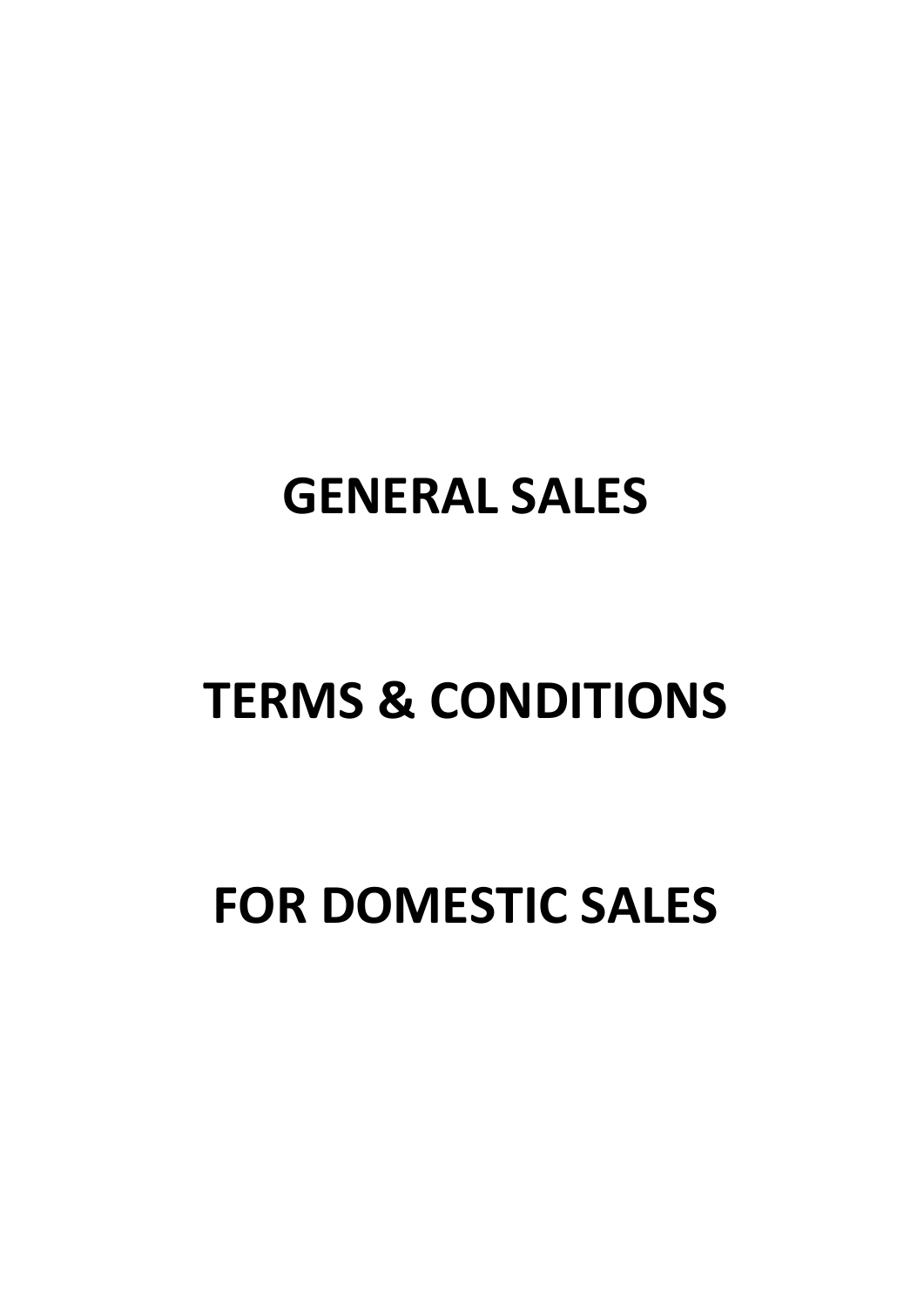#### **1. SALES MODES AND PAYMENT CONDITIONS**

Sales are carried out on the terms and conditions stipulated by Petkim Petrokimya Holding A.Ş. (hereinafter PETKIM)

#### **1.1 SALES MODES**

Spot Sales Contractual Sales Frame contracts Sales Tender Sales Transferred Sales Sales subject to re‐export Exceptional Sales Sales under the inward processing regime E‐trade sales

#### **1.2 PAYMENT TERMS & ORDER PLACING**

Payments can be done on a cash in advance or deferred basis. All sort of payments ef‐ fected prior to a written confirmation from PETKIM do not constitute an acquired right.

For both cash in advance or deferred payment basis sales orders are taken on‐line via DOCS (Direct Order and Collecting Sytem) by means of online CIS (Customer Informa‐ tion System).

In case on‐line order is not possible, Order Form must reach to the related department (Sales and Marketing Dept. or Trade Dept.) within the same day between 08:00‐22:00 hrs.

In both advance or deferred payment sales made in TL, the rate of Exchange is fixed. Orders confirmed by PETKIM cannot be cancelled.

Whatever the mode of order, PETKIM cannot be held responsible for any kind of ad‐ verse effects (delays, false or inadequate declarations, arising from customers, customers' representatives, banks, communication systems (fax, cargo, post, etc.)

#### **1.2.1 CASH IN ADVANCE PAYMENTS**

Cash in advance payments can either be done by the DOCS or by a letter of credit.

#### **1.2.2 DEFERRED PAYMENTS**

Payments are implemented in compliance with the procedures and principles set by Petkim. For deferred payments, a monthly interest rate set by PETKIM is charged on TL and \$US currency basis. Petkim has the right to apply different periods of maturity for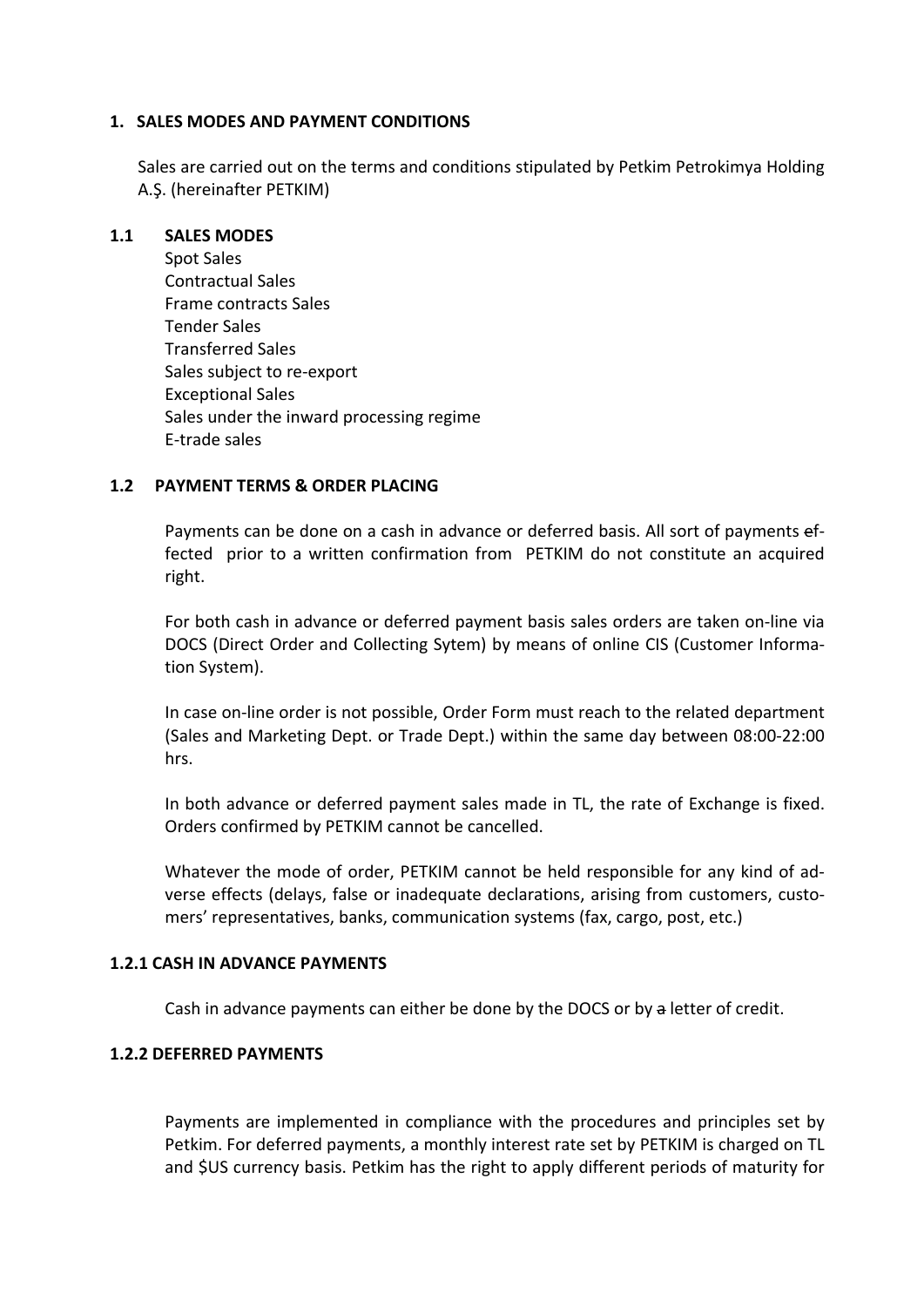different products. Changes in the rate of interest and period of maturity are notified to the customers by e‐mail.

Subject to customer's request and PETKIM's approval, sales are possible via a deferred DOCS, aganinst a letter of bank guarante or other alternative financial methods. In case a customer prefers to make a payment before the due date, Petkim's Accounting Dept. must be informed in written. If a customer fails to effect the payment in due ti‐ me, he is deemed to become over due without a further notification.

For the outstanding debts unpaid in due time, a monthly interest rate declared by PET‐ KIM to all customers for the default on TL and \$US is applied from the date of default with the same currency unit of purchase. Interest rates to be applied for the outstanding debts in due time is shown on the invoice issued in the currency of the main order. In case PETKIM alters the default interest rate indicated on the invoice, the re‐ newed rates are informed to the customer in written and announced on the CIS. Defa‐ ult interest rates declared and notified to customers are applied to the customers from the date of renewal. Customers have no right to object to the unilateral renewal of the default interes rates.

In the partial payments for the overdue debts, the payment is firstly offsetted for the accrued interest.

Provided that the monthly interest and VAT accrued on the outstanding debts are paid in advance, customers may ask for the extention of their outstanding debts by in‐ forming Petkim's Accounting Dept. in written. However, PETKIM has the option to re‐ fuse such a demand.

Purchase orders in foreign currecy are paid in foreign currency or in TL equivalent cal‐ culated as per rate of currency sale declared by The Central Bank of Turkey on the day of payment. In receipt of payment, the product and the invoice number must clearly be indicated by the customer for which the payment has been effected. Otherwise, PETKIM has the right to decide about which product and invoice the payment has been done for.

For whatever reason (economical slump, high rate devaluation etc.), the customers promise that they will not attempt to any proceeding in order to prevent the collection of the Quarantee Letter given to PETKIM against their orders in case they do not effect their terms in due time.

#### **2. SALES PRICE AND INVOICE**

- 2.1 Sales price of a product before tax is the declared price on the day of purchase order.
- 2.2 All taxes, duties, etc. to be incurred on sales are to be paid by the customer.
- 2.3 Invoices for the cash in advance sales are issued in TL, invoices for deferred payment sales are issued in the currency on which the sides have already agreed upon. Invoices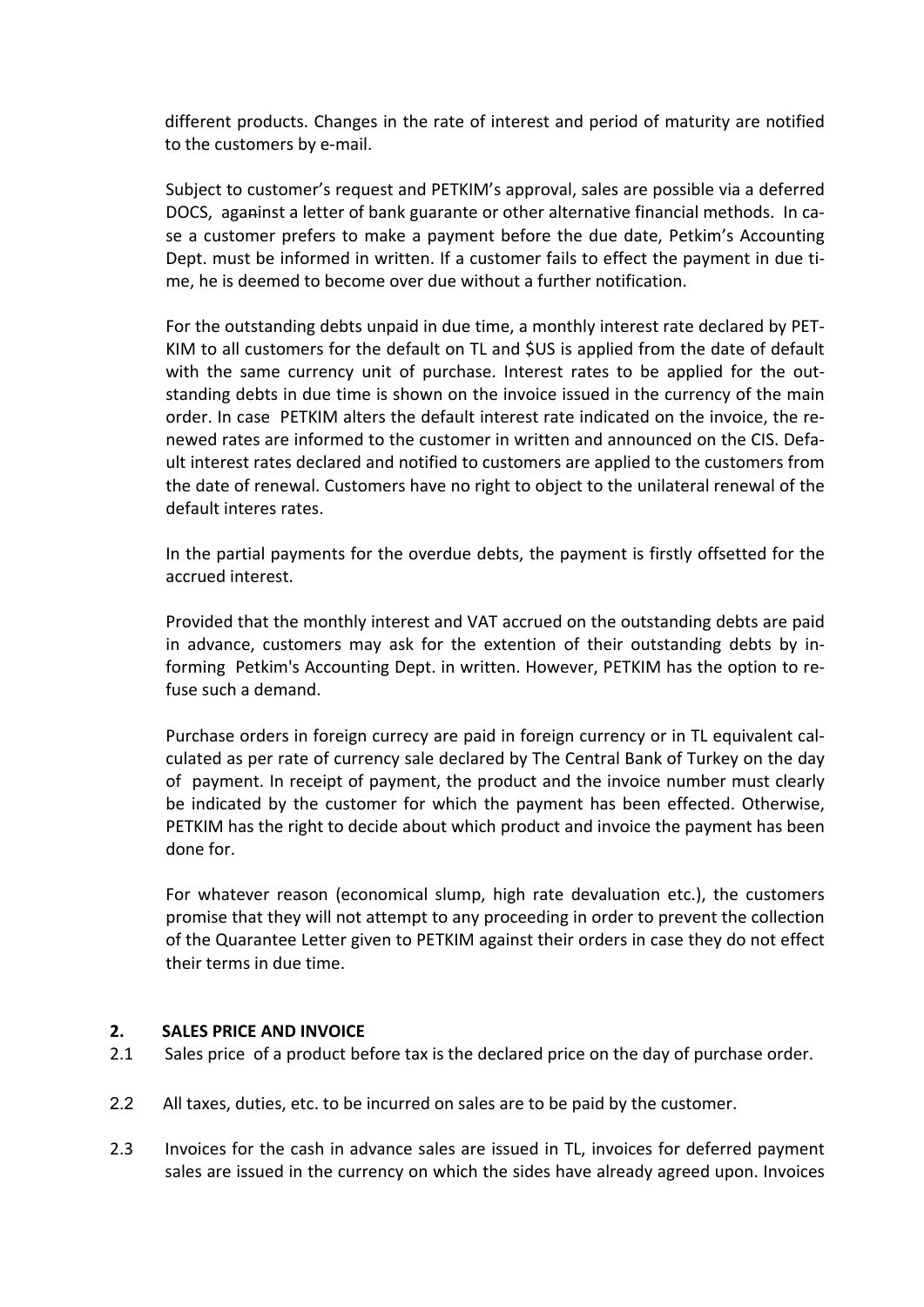issued in foreign currency are determined with the rate of exchange indicated in on the invoice.

Foreign exchange differences arising from the payment of invoices issued based on fo‐ reign currency are arranged in the month the actual payment is affected by separating VAT. All legal obligations arising from unissued exchange difference invoice belongs to the party whoe doesn't issue this invoice

#### **3. PLACE AND TERMS OF DELIVERY**

- 3.1 Delivery place of the products means any warehouse, pipeline, tanks, the harbour within PETKIM, or any warehouse or port contracted outside PETKIM. Apart from these, if required a separate delivery place can be mutually agreed upon.
- 3.2 Customers are obliged to accept the standard packing adopted by PETKIM. However, customers may ask for different packings by mutual agreement.
- 3.3 Quantity of liquid or bulk products sold is measured by PETKIM's equipments. Nominal packing weight is the basis fort the quantity of solid products sold.
- 3.4 Customers are assumed to accept PETKIM product specifications.
- 3.5 Loading is contemplated by PETKIM on sea or land carrier provided by the customer. Any damage what so ever incurred during the loading is in buyer's responsibility. For tendered sales, however, any damage during the loading is the subject of the terms and conditions agreed upon.

Customer guarantees the cleanleiness of the tanks, pipes, pumps and other auxiliaries of the sea or land carriers detrimental to the quality of the product. Any deamage what so ever thus incurred is born by the customer.

Although PETKIM's responsibility for the cleanliness of the liquid products during the loading ends at the end of fixed piping system, PETKIM has the right of refusal to load in case of cleanliness and security issues.

Sea and land vessels or pressurized containers for products having technical spe‐ cifications must have necessary certification for transportation. Vessels or containers without such certificates are refused from loading.

PETKIM may investigate the sea vessels or may ask for a third party investigation provided that the cost is born by the buyer. Nevertheless, PETKIM has no responsibility to make or not to make such an investigation.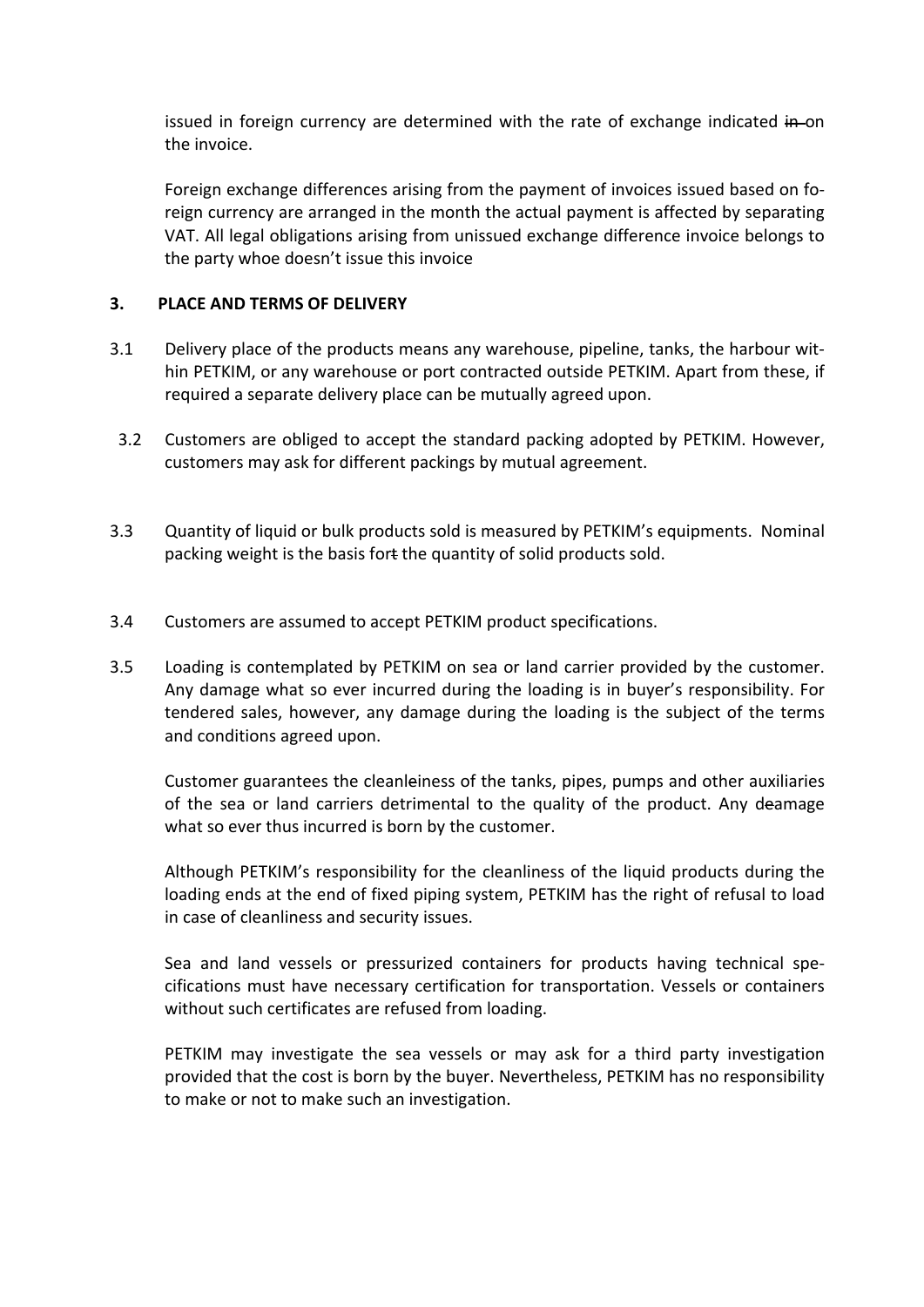- 3.7 Due to the speciality of the job or security reasons, PETKIM has the right to get the sea vessel into the port, start loading or stop loading whenever required and PETKIM has no responsibility for damages or costs what so ever thus caused.
- 3.8 Deliveries of products not subject to special agreements are carried out in accordance with the order sequence, production and stock availability.
- 3.9 Terms of delivery are determined by PETKİIM for products sold based on a delivery schedule. Customers are informed by e-mail for afterwards changes in delivery terms.
- 3.10 The customer has the right to cancel the order partially or totally in case the product is not delivered on time due to a force major or technical reasons. In case of cancellation of the order, cash guarantee of the customer (if any) will be paid back with the same conditions of the order without including any interest and compensation. Customer cannot object to this case.
- 3.11 Unlesss a special agreement between PETKIM and a customer has not been reached following the allocation of a given product to a customer, products must be collected within 20 calendar days for sales subject to special agreements and within 5 calendar days for spot sales. If a product is not collected within the specified period, PETKİIM has the right to decide what to do. PETKIM may ask for a storage fee and a handling fee for uncollected products.
- 3.12 Unlesss a special agreement between PETKIM and a customer has not been reached, products sold from national warehouses outside PETKIM's premises must be collected within 20 calendar days following the date of order for sales subject to special agreements and within 5 calendar days for spot sales following the date of order. PETKIM may ask for a storage fee for uncollected products.
- 3.13 Storage and handling costs incurred on sales from entrepot for transferred sales are born by the customer.
- 3.14 Products are delivered following the request of the customer or any body authorized by the customer.
- 3.15 Customer is obliged to inform PETKIM about commercial defaults on the product rece‐ ived by a registered letter or via a notary public within the legal period. Notification pe‐ riod for each delivery starts from the date of delivery for partial shipments.

#### **4. GENERAL TERMS & CONDITIONS**

4.1 Anybody or legal entity buying or asking for a PETKIM product is assumed to be aware of PETKIM's terms of sales. PETKIM has the right to modify the terms and conditions of sales.